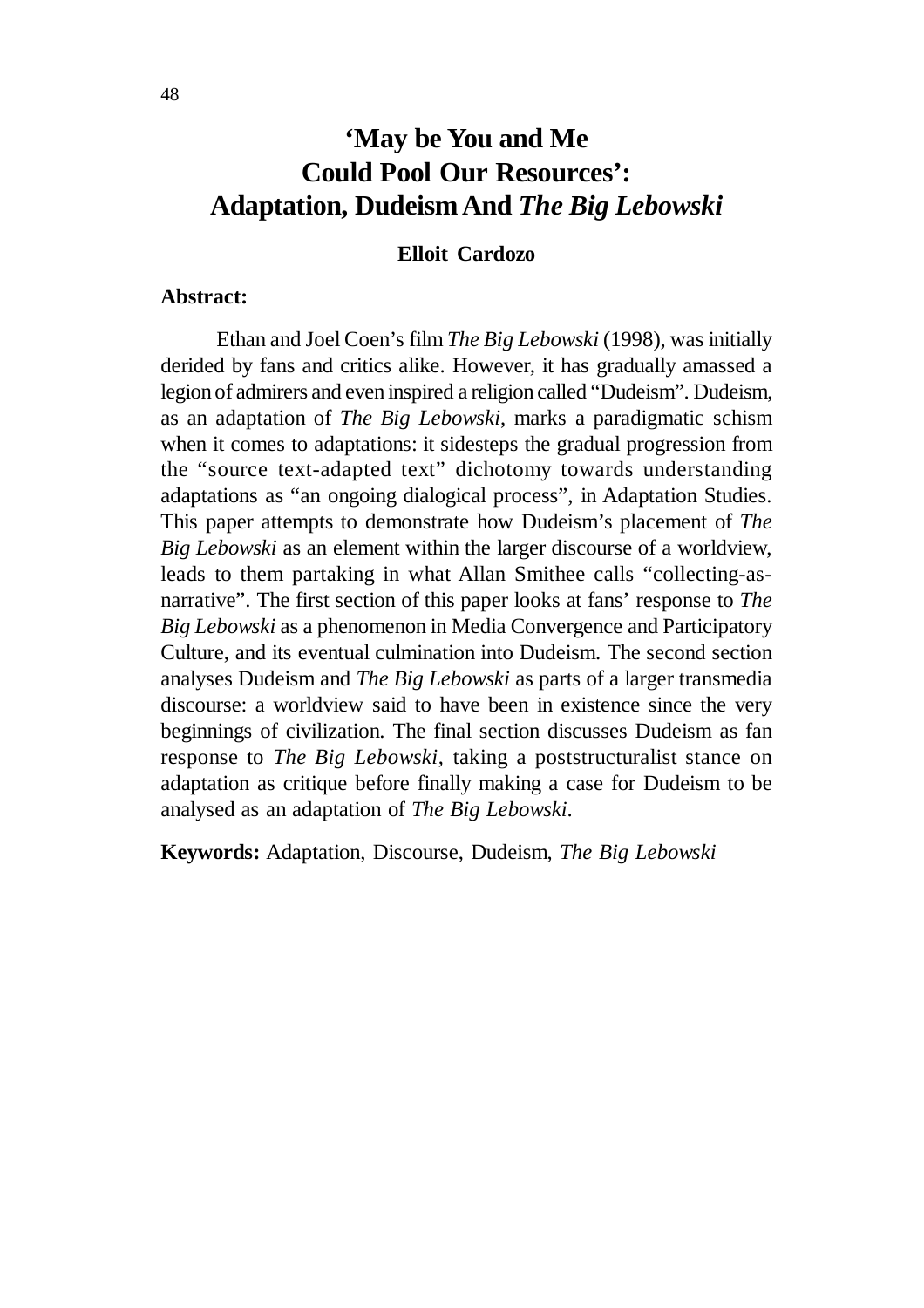#### **Introduction:**

*The Big Lebowski* was a triumph; the film tripled its budget in the box office, generated a cultural following, a loyal admiring viewership, and even an incredibly slow-growing religion. (Hehl 33)

Deemed to be a disaster upon its initial release in 1998 on the basis of reviews and box-office collections, Joel and Ethan Coen's film *The Big Lebowski* eventually went on to become a cult favourite. The gradual adoration for the film has culminated into a travelling festival called "The Lebowski Fest" that is celebrated in various cities across the U. S. A. and Europe. Given the film's popularity, it isn't very surprising that in 2005, Oliver Benjamin, an American journalist and author based in Los Angeles and Thailand formally set up a religion called "Dudeism". A common misconception about Dudeism is that its followers worship The Dude (the protagonist of *The Big Lebowski*). Dudeists however, contend that "Dudeism is not some new shit that has come to light; it has existed since the dawn of civilization and that *The Big Lebowski* is only its New Testament" (Benjamin 7). Most fan cultures seem to occupy themselves either with offering alternative interpretations and filling up narrative gaps with what is famously known as 'fan theories', or with producing fan-made fiction based on the works that become the subject for much fanfare. Dudeism, however, places *The Big Lebowski* in the larger discourse of a worldview. Reading Dudeism as a phenomenon in fan culture, this paper seeks to corroborate a three-fold hypothesis. The first dimension is that *The Big Lebowski* and the fanfare associated with it are a phenomenon in both: Media Convergence and Participatory Culture (Jenkins 6, 11), and it is precisely this which has culminated into the formation of Dudeism. The second one is that when understood as a worldview that has "existed since the dawn of civilization" (Benjamin 7), Dudeism can be seen as an instance of "transmedia storytelling" (Jenkins 25). The third and final one is that in taking a poststructuralist view of adaptation, Dudeism can be read as an adaptation of *The Big Lebowski*.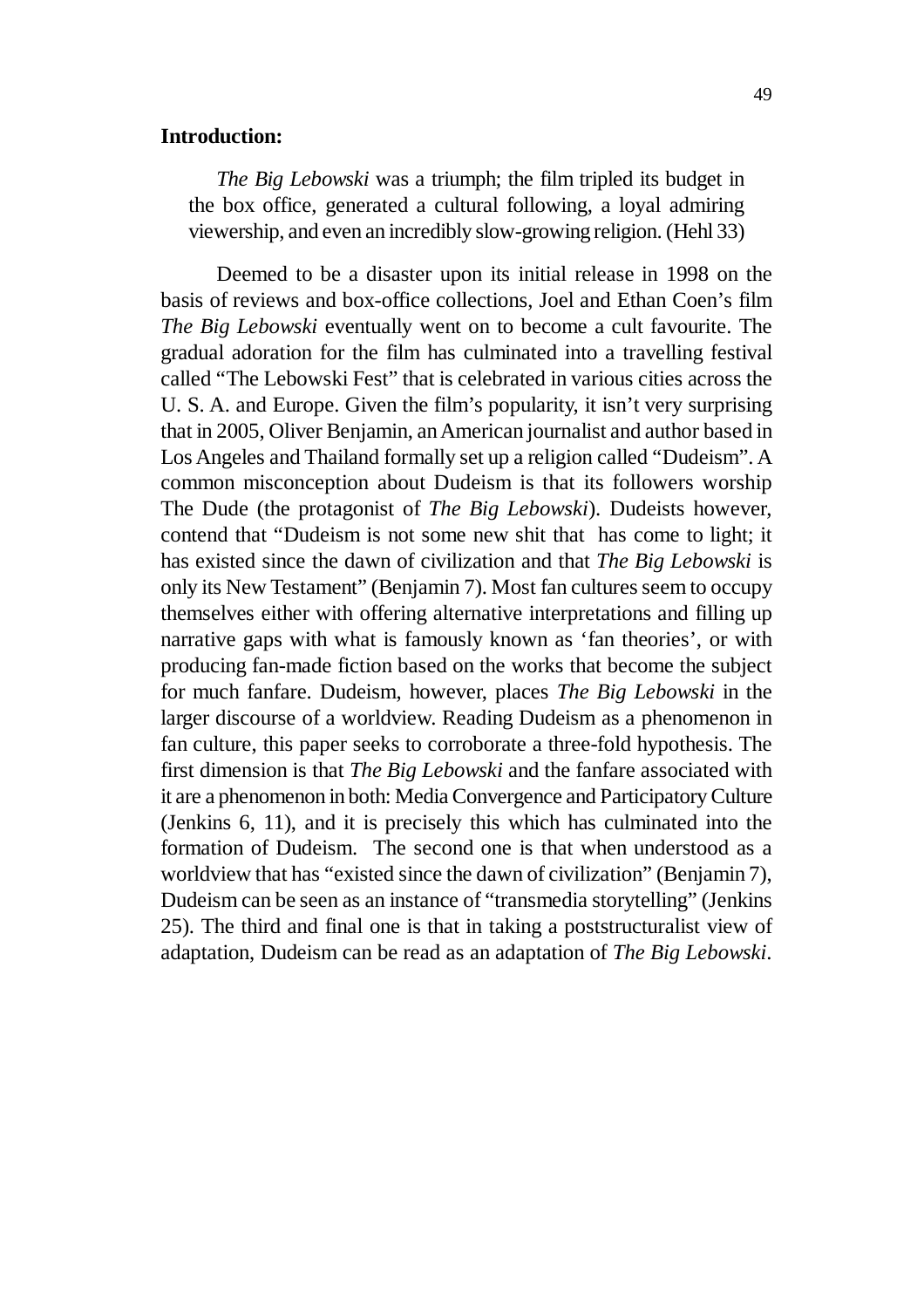The paper is effectually divided into three parts, each dealing with one aspect of the aforementioned tripartite hypothesis.

## **Tracing a Genealogy: From** *The Big Lebowski* **to Dudeism**

In *Convergence Culture: Where Old and New Media Collide* (2006), Henry Jenkins revisits a couple of important concepts in Media Studies: Media Convergence and Participatory Culture. One can argue that it is by virtue of being embedded in these phenomena that *The Big Lebowski*'s discourse has eventually culminated into Dudeism.

In defining media, Jenkins sticks to historian Lisa Gitelman's definition at two levels which proposes that it is "a technology that enables communication" and "a set of associated "protocols" or social and cultural practices that have grown up around that technology" (20). In this sense, several contemporary practices in fan culture such as fan merchandise, internet memes and trolls as well as fan events, among others, qualify as media. With the advent of several new forms of media, one witnesses what Jenkins calls "convergence" between old and new media: "a cultural shift as consumers are encouraged to seek out new information and make connections among dispersed media content" (12). In "Another Caucasian: Online Fan Response to Donny and the Stranger", Randall Clark brings out the diversity in the nature of *The Big Lebowski*'s fans' online presence. He discusses fans' responses to the film on several online platforms including IMDb, Sporcle, YouTube, Facebook and Quorain is addition to other websites. While the primary focus of his essay is "the manner in which Lebowski fandom manifests itself online" (18), it also serves to elucidate the variety of media that is at play in the process. Right from extensive lists of quotes from the film and general posts about it (IMDb and Facebook), to various games in the form of interactive media (Sporcle) as well as video montages (YouTube) and internet forums (Quora), there is a diverse range of media that it spans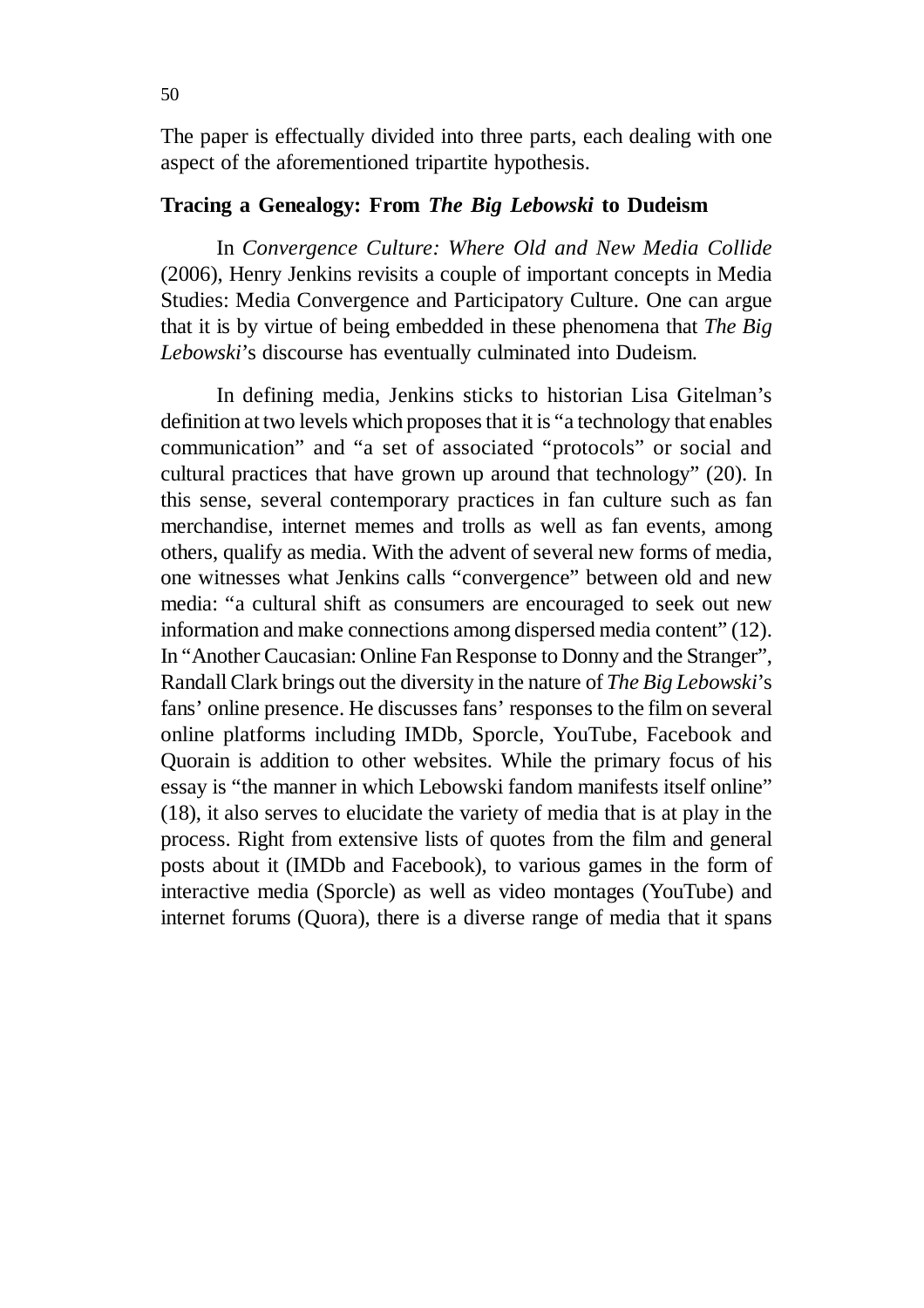over. The discourse of *The Big Lebowski* hence, is fluid when it comes to the boundaries of media platforms that it seems to occupy:

By [media] convergence, I mean the flow of content across multiple media platforms, the cooperation between multiple media industries, and the migratory behavior of media audiences who will go almost anywhere in search of the kinds of entertainment experiences they want. (Jenkins 11)

Going by this definition, it is clear that *The Big Lebowski* and the fan discourse associated with it is a prime instance of media convergence.

In "The Dude Goes Digital: *The Big Lebowski*, New Media and Participatory Culture", Peter C. Kunze surveys "the ways and manners in which Lebowski fans have embraced, manipulated and occupied digital spaces" (81). Kunze, in his discussion points out how *The Big Lebowski*'s rise to prominence seems to be paralleled by the rise of the internet. While analyzing one particular clip made by Hugh Sullivan Productions that was shared on YouTube, he makes an important observation: "fans and corporations wrestle over ownership – both within the text (in creating the narrative) and outside of the text (in interpreting and 'using' the final product, i.e. distribution and exhibition)"(84). The dynamic shared by the fans and the authors of the 'original' texts, in the creation of discourses, can be aptly understood by the concept of "participatory culture" that Jenkins spells out in *Convergence Culture*. He proposes that we "see them as participants who interact with each other according to a new set of rules that none of us fully understands" (12).Just like other fandoms, *The Big Lebowski* has an extremely strong online community with intriguing fan theories. However, to fully understand the *The Big Lebowski*'s discourse as participatory culture, one must go beyond these. An interesting source to understand this parallel is what is famously known as 'The Lebowski Fest': "a festival that celebrates the Coen brothers' 1998 cult comedy, *The Big Lebowski*" where the founders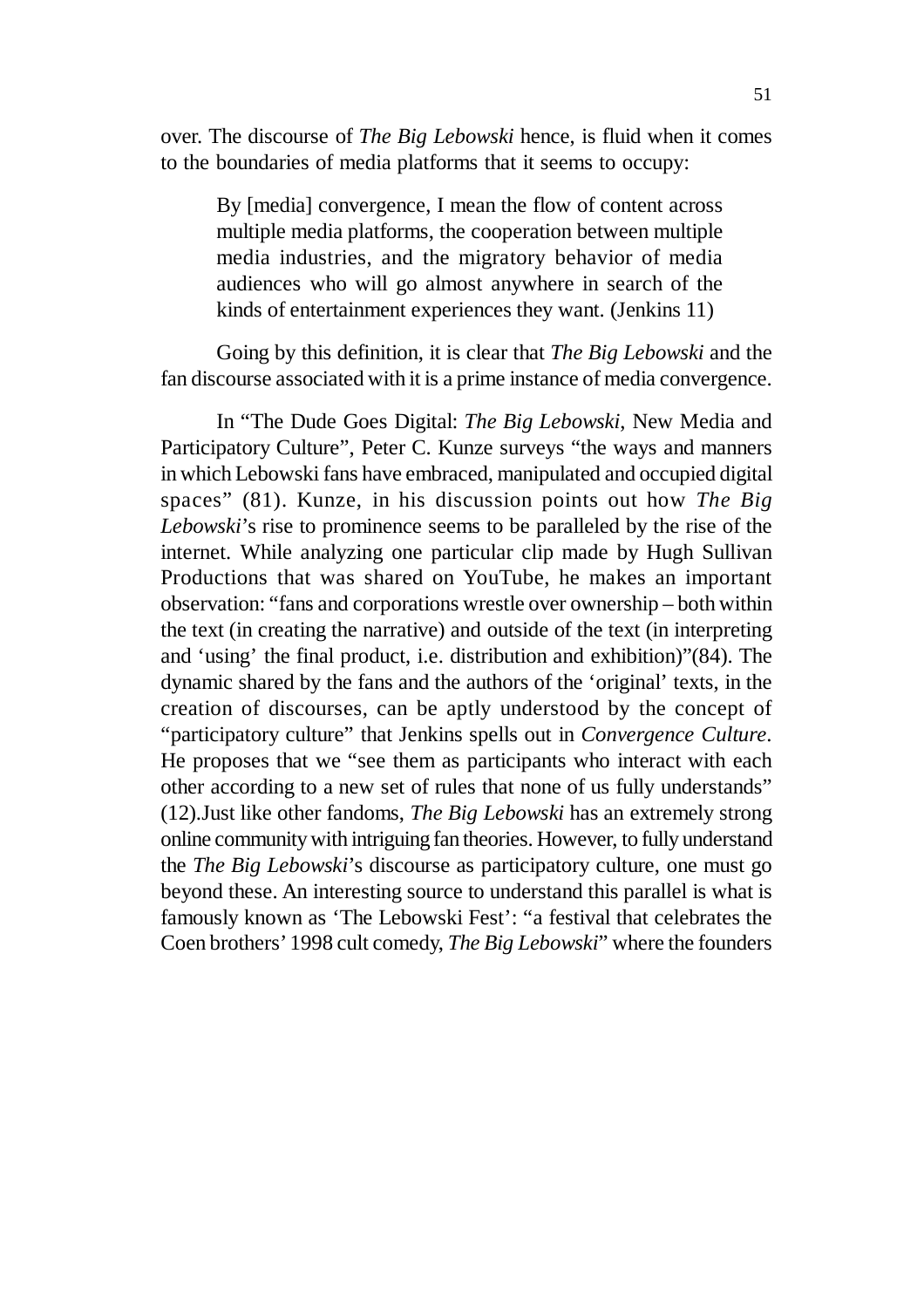claim to have "seen everything from fans dressed as the queen in her damned undies to the pope shitting in the woods to a Vietnam soldier who died facedown in the muck" and the fans enjoy "drinking of White Russians and participate in trivia, farthest-traveled, highest-bowler, and costume contests(Green et al. 153). Hence, in celebrating an annual festival to commemorate their adulation for *The Big Lebowski*, the fans partake in a participatory cultural discourse through their alternative interpretations, recreations and reappropriations of several elements within the film. The Lebowski Fest has steadily grown in stature over the years and since the first one that was held in Louisville, Kentucky in October 2002, it has been held in over 30 cities in the U.S. as well as in Edinburgh and London("Information, Man/ About" n.p.).

Oliver Benjamin, an American journalist based in Los Angeles and Thailand founded "Dudeism" in 2005. The religion is inspired by the Dude, the protagonist of *The Big Lebowski*. In speaking of how Dudeism came into being, Benjamin mentions how finding out that he "was not alone in [his] quasi-religious reverence for this largely underappreciated film"("The Gospel According To The Dude: How The Big Lebowski Inspired A Religion" 231-32)<sup>1</sup> , was a part of the inspiration to 'create' Dudeism.

Given that *The Big Lebowski* has been called "[t]he first cult movie of the internet age"(Jones 228), it comes as little surprise that "[f]or years, Dudeism existed only on the internet and in the minds of people"(GAD 234). With an official website (Dudeism.com) including a forum, in addition to an official Newsletter (the Dudespaper) and a Facebook page among others, Dudeism has been called "an open-source attempt to remake religion that fits with modern times"(Rush n.p.)by Oliver Benjamin. It is hence, not very surprising that Dudeism as well, is media convergent and participatorily cultural.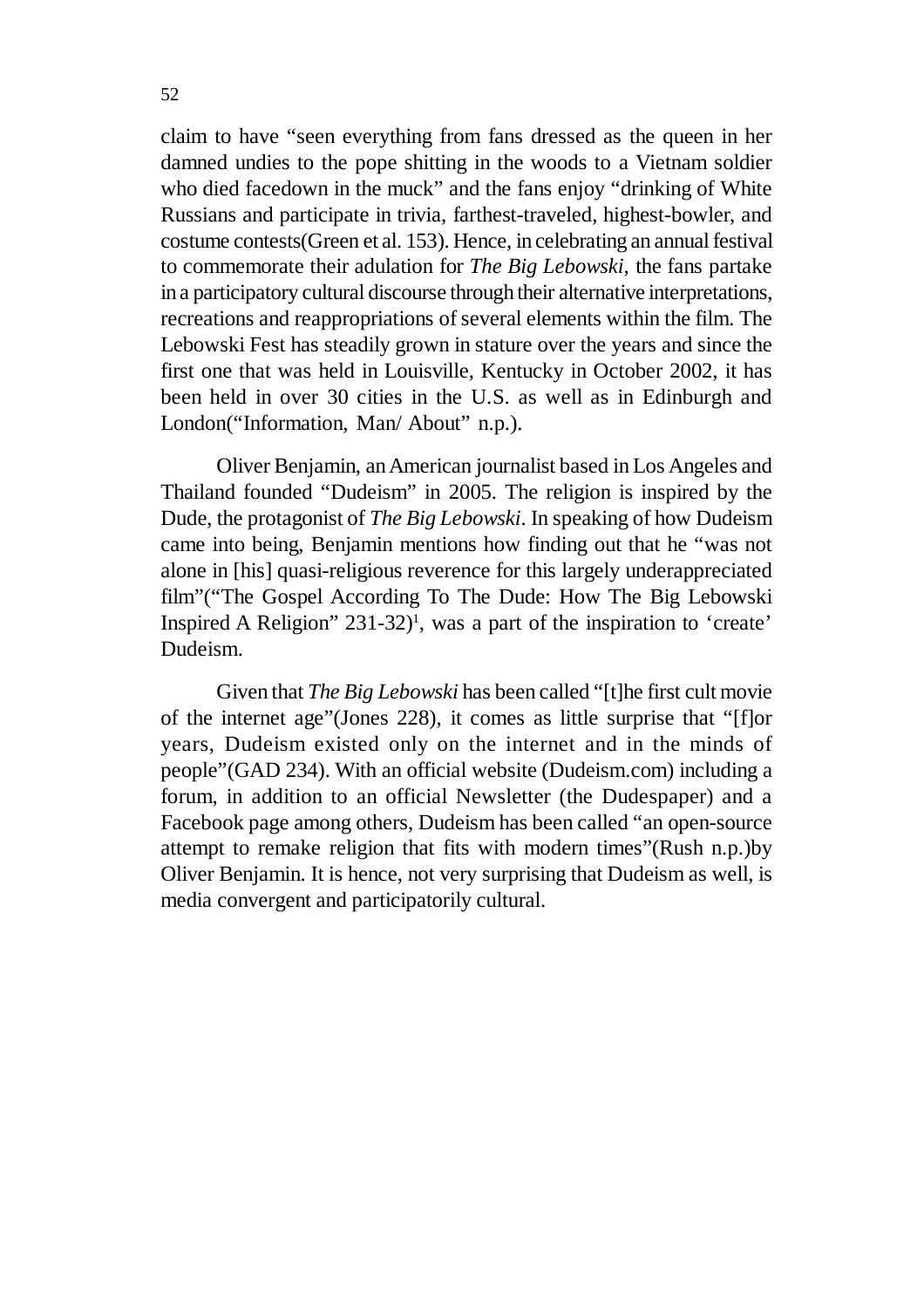Consequently, it is by virtue of its media convergent nature that the discourse of *The Big Lebowski* and, by extension, Dudeism is participatorily cultural. And it is the implications of these qualities of *The Big Lebowski* and the related discourse which can be seen as at least partly responsible for the formation of Dudeism.

#### **The Transmedia Story of Dudeism**

*The Big Lebowski* became cult in numerous ways. Through repeat screenings after its theatrical premiere in such venues as cable TV, viewers reappraised the film, deeming it as highly replayable – a key element in developing cult film identities and fan sensibilities… Repeat screenings provided the means by which audiences could memorize dialogue, while also spurring transmedia rentals and purchases, showing close ties between repurposing and avid fandoms. (Klinger 18-19)

In "Becoming cult: *The Big Lebowski*, Replay Culture and Male Fans", Barbara Klinger points out that *The Big Lebowski* owes a large part of its coming to cult status to the replay culture. She argues that if it were not for the film to be repeatedly replayed and reviewed across several media platforms, it would not have achieved the cult status it boasts of today. This is something that can hardly be denied, as seen in Jones' assertion that even film critics seem to agree that "repeated viewing enhances the experience of the film" (229).

Even Benjamin claims to have noticed something during a repeated viewing of the film, pointing out that he had not noticed it even though he had seen it before (GAD 231). Dudeism's founders call it "the slowestgrowing religion in the world. An ancient philosophy that preaches nonpreachiness, practices as little as possible..."("Dudeists Of The World Unite!" n.p.). Being inspired largely by the Dude from *The Big Lebowski*, Dudeism is often mistaken to be a religion that worships him. However,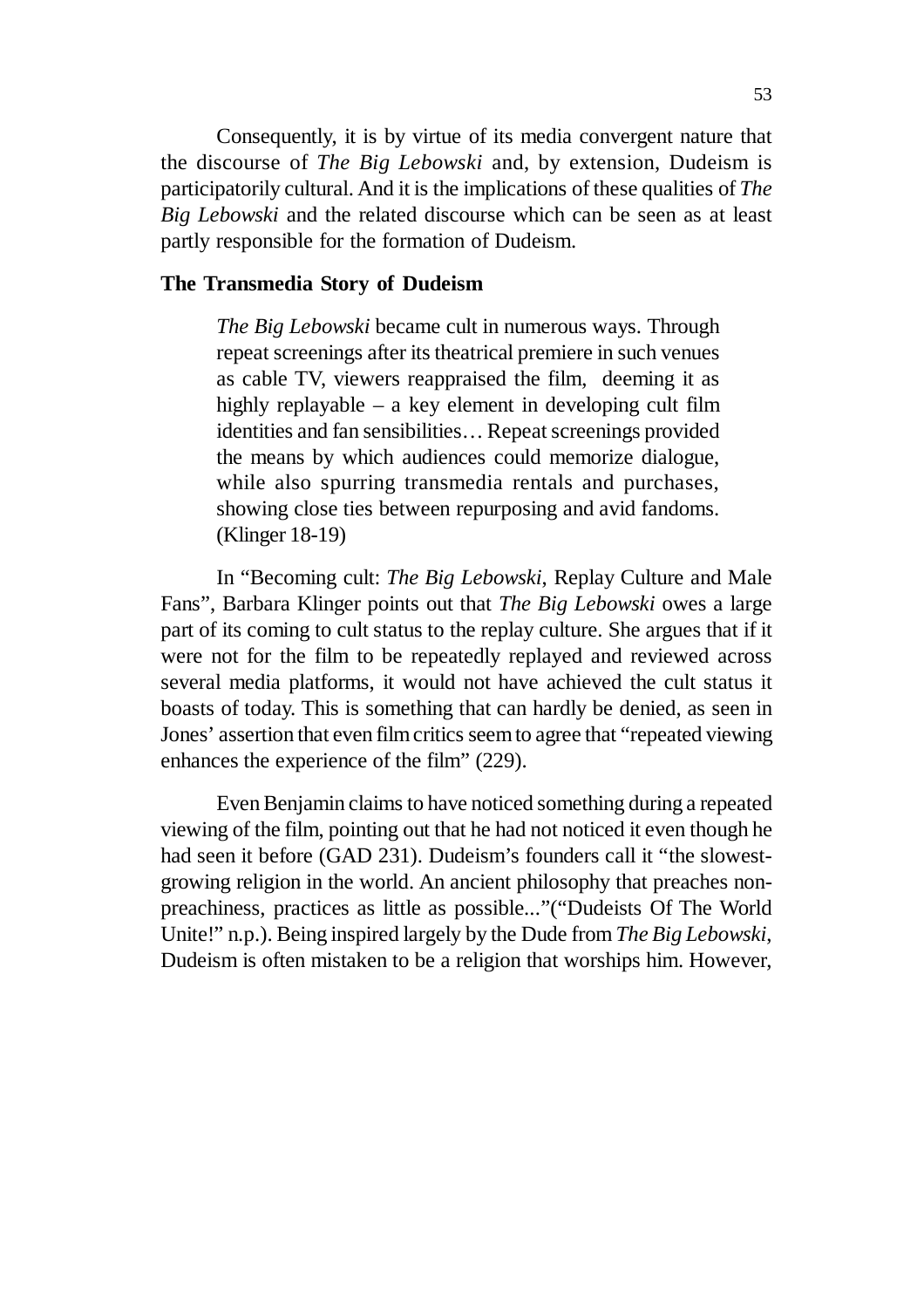Dudeists posit that "it's not based on a movie, but on thousands years old principles aimed at living a simpler, better life flowing around obstacles while enjoying the trip" and that "he's just an example to show some features of what Dudeism is or might become" (Favro n.p.).In acknowledgement of the fact that the core ideas and the philosophy of Dudeism have existed since long before it formally became a religion, Dudeism has recognized a few people, real and fictional, as "Dudeist prophets and peacemakers" whom they collectively call "Great Dudes in History" ("Great Dudes in History" n.p.). Coupled with this acknowledgement, Dudeism also admits to weaving in several strands from sources such as "*The Big Lebowski*, Taoism, Zen, Humanism and much more" ("Dudeism: The Church of the Latter-Day Dude" n.p.). Given this dimension of Dudeism, in addition to its popular and cultural folklore among masses especially on the internet, as a discourse it is truly "open-source".

Henry Jenkins, in *Convergence Culture*, puts forward the concept of "transmedia storytelling":

Transmedia storytelling refers to a new aesthetic that has emerged in response to media convergence—one that places new demands on consumers and depends on the active participation of knowledge communities. Transmedia storytelling is the art of world making. To fully experience any fictional world, consumers must assume the role of hunters and gatherers, chasing down bits of the story across media channels, comparing notes with each other via online discussion groups, and collaborating to ensure that everyone who invests time and effort will come away with a richer entertainment experience. (25)

Given Jenkins' claim that the increase in media convergence has incited the advent of transmedia storytelling, it follows that one could very well expect to chalk out the formative presence of both these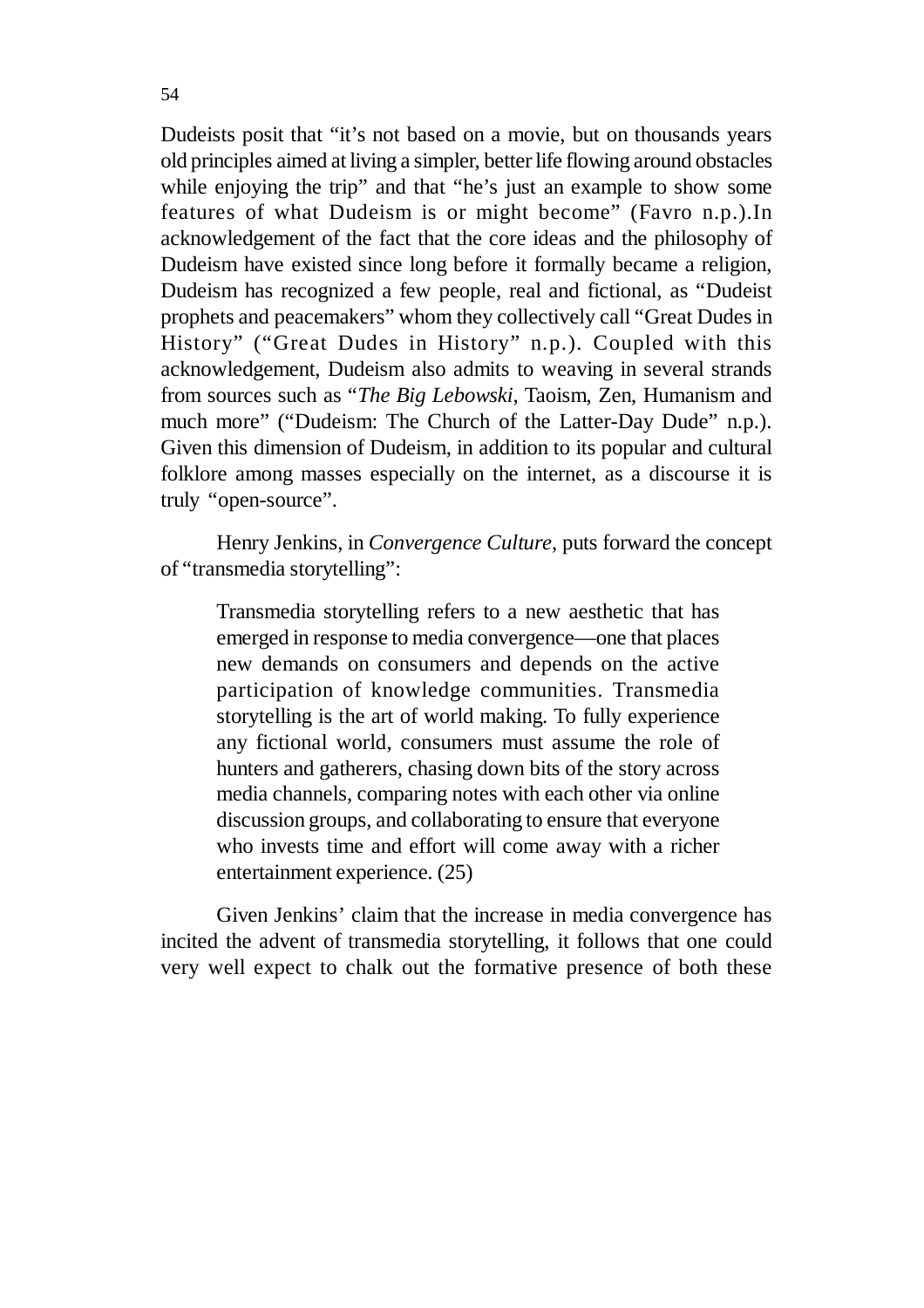phenomena in a given discourse. The role of traditional 'consumers', in a transmedia story is pivotal to the formation of the discourse. The simultaneous creation of discourse across multiple platforms of media is precisely what lends it a unique nature: "A transmedia story unfolds across multiple media platforms, with each new text making a distinctive and valuable contribution to the whole" (Jenkins 86). Having marked out the convergent nature of Dudeism across various media platforms, it makes sense to probe into its development as a transmedia story. As an open-source religion, the founders of Dudeism point out that: "we rely on our followers to submit ideas, articles, and events that might help us gather up our rosebuds (and other buds), promote the ethos, and learn to abide" (Benjamin, "A Brief History of Dudeism" 156). The best example of this is seen in Dudeism's welcoming of inductees to Great Dudes in History. Dudeism's official newsletter, the Dudespaper, has inducted numerous Great Dudes in history through contributions to the Dudespaper to date, including Gandhi, Nietzsche, Tom Hodgkinson, Charles Darwin and Yoda ("Great Dudes in History" n.p.).

In addition to these, Dudeism also sees discursive creation in the form of merchandise at both The Dudeism Store and the Lebowski Shop (the store at the Lebowski Fest website), "Dudeist literature" across various genres, fan culture and fan theories is related to *The Big Lebowski* and various features of Dudeism's official website such as Dudeist Memes and The Big Lebowski Haikutomatic (a feature that generates a haiku using lines from the film) amongst several other forms of media. Hence, building on Jenkins' earlier mentioned observation, one could posit that owing to its discursive production across such a diverse range of media platforms, Dudeism takes on the form of a transmedia discourse that is continually pieced together across these platforms, and that this fluid nature is lent to its creation chiefly by its convergence across numerous media platforms.

#### **Dudeism as an adaptation of** *The Big Lebowski*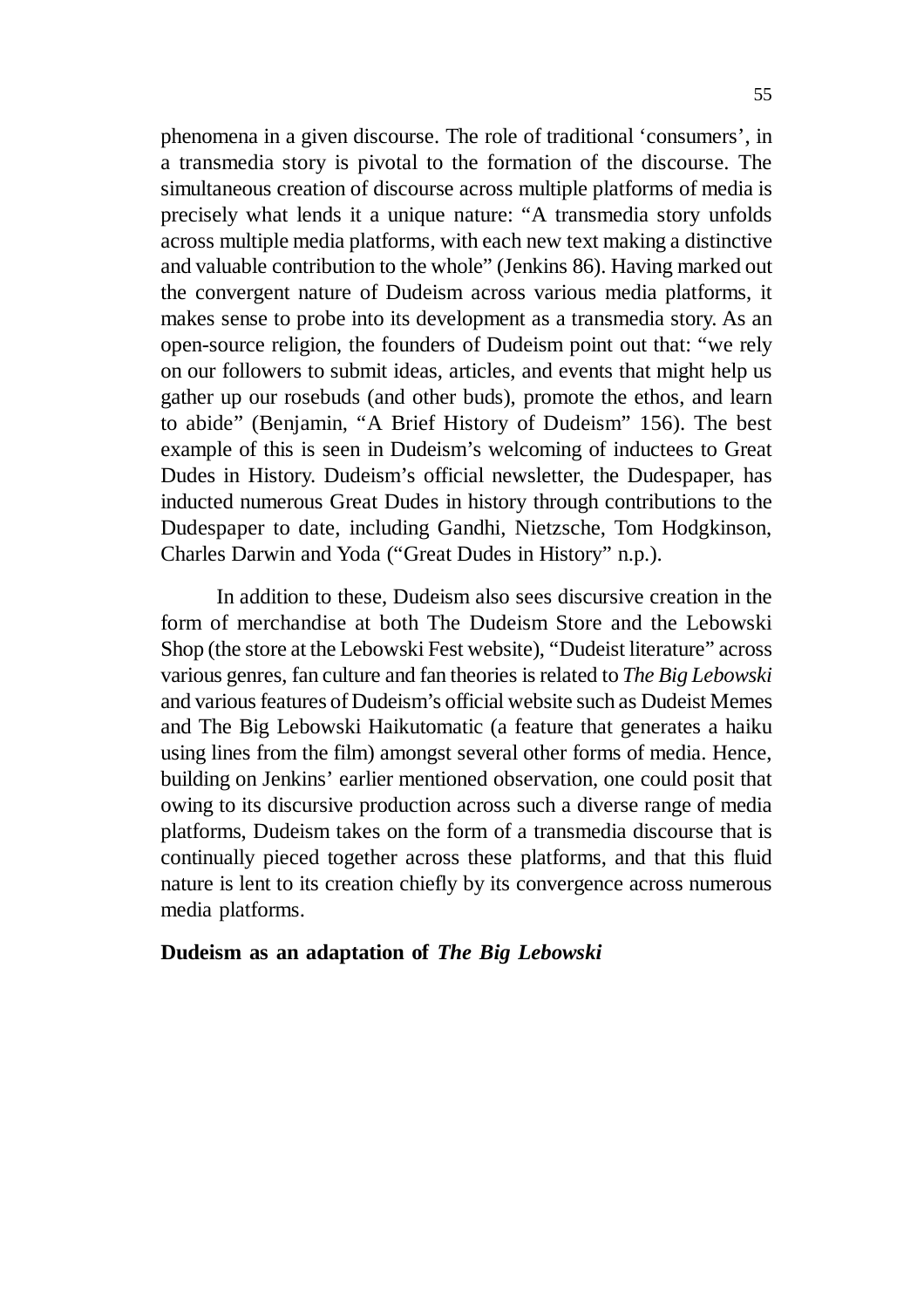The concept of "adaptation" has gradually evolved over the years. Linda Hutcheon, in the Preface to her book *A Theory of Adaptation* (2006) marks out the three ways in which we engage with stories: by telling, by showing, and by interacting with them (xiv). Hutcheon makes a strong case for the concept to move beyond the confines of fidelity criticism to "a product (as extensive, particular transcoding) and as a process (as creative reinterpretation and palimpsestic intertextuality) (8, 22).The relation between an adaptation and its "source" text then, can be understood, in Mafalda Stasi's words, as "making and transmitting meaning through collective narrative creation" (Kocic-Zámbó 63). Keeping these notions in mind, it can be argued that Dudeism is an adaptation of *The Big Lebowski* in that the two seem to be engaged in a perpetual interplay of collectively "making and transmitting meaning". This is best exemplified by the assertion that Dudeism believes in "always being sceptical and always pursuing meaning rather than material" (Benjamin and Eutsey 159). Dudeism qualifies as an adaptation of *The Big Lebowski* by Hutcheon's framework, since it seems to be a product of the film and its continuous engagement in a sort of "transcoding" with "a way of life, the philosophical rug that really ties the universe together"(Benjamin and Eutsey 12). At the same time, Dudeism is also a "creative reinterpretation" of *The Big Lebowski*, especially the Dude and everything that he does. The best example of this is how it interprets the lines: "Yeah. Well, The Dude abides" (*The Big Lebowski*) in several different ways. While the film's directors, Joel and Ethan Coen, have never really provided a convincing answer as to what this statement means, it has not stopped fans from trying to offer their own interpretations of it. Given all these possible interpretations, Dudeism largely contends that, just like "nirvana" in Buddhism, it "can mean whatever the person using it wants it to mean" (Eutsey n.p.). It seems then that "creative reinterpretation" is not a mere quality, but a defining feature of Dudeism, evinced by the fact that despite the lack of clarity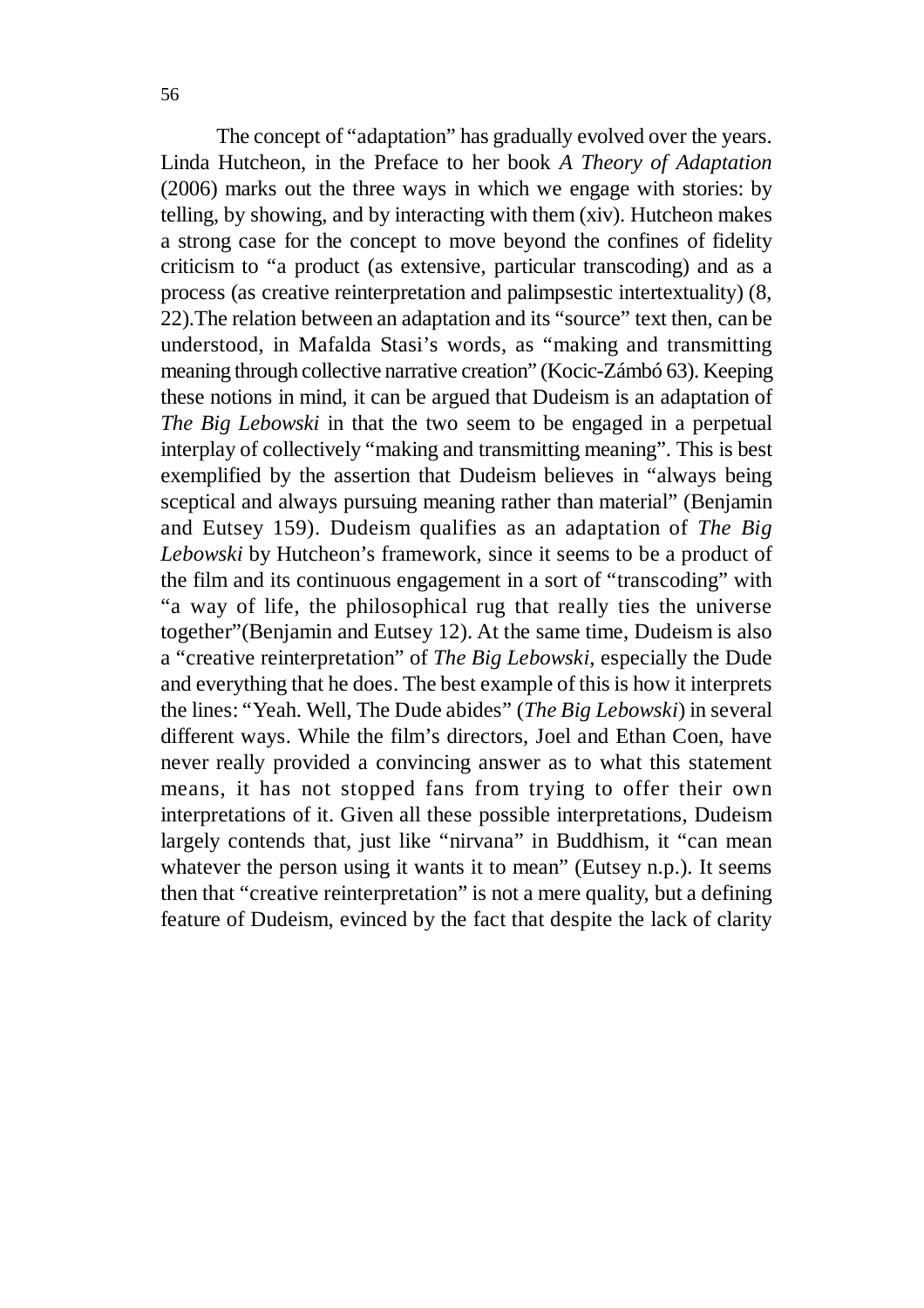towards what "abide" means, it is popularly perceived as a term "befitting the core philosophy of all things Dude" (Bertocci 17).

In addressing the "palimpsestic intertextuality" that underlies the dynamic between Dudeism and *The Big Lebowski*, it is essential to first take a look at how this conception of adaptation has influenced the field of adaptation studies in recent years. The metaphor of a palimpsest was first used in discussions about intertextuality and textual transcendence in *Palimpsests: Literature in the Second Degree*(1982). Here, the term "palimpsestuous reading" was employed to indicate that in reading intertextual elements between texts, one must look for a relational dynamic rather than a hierarchical one:

[O]ne text can become superimposed upon another, which it does not conceal but allows to show through. The hypertext invites us to engage in a relational reading, the flavour of which  $[...]$  may well be condensed in  $[...]$  [the expression] palimpsestuous reading. (Genette 398-99)

While Genette employed the adjective "palimpsestuous" to refer to a relation between intertextual discourses, later critics have come to use it in their theorization of adaptation. The first of these was Mafalda Stasi, who in "The Toy Soldiers from Leeds: The Slash Palimpsest" employs "*palimpsest* to indicate a nonhierarchal, rich layering of genres, more or less partially erased and resurfacing, and a rich and complex continuum of themes, techniques, voices, moods, and registers" (119) [emphasis in original].

Through Genette's framework, Dudeism offers a new way to look at *The Big Lebowski*: as part of a larger, pre-existent worldview. Taking into account Stasi's metaphor, one must point out that Dudeism as an adaptation does something very unusual. While, usually, it would be the adapted text that would seem to lead to the "resurfacing" of the "continuum of themes, techniques, voices, moods, and registers", Dudeism flips this notion on its head. Dudeism suggests that Great Dudes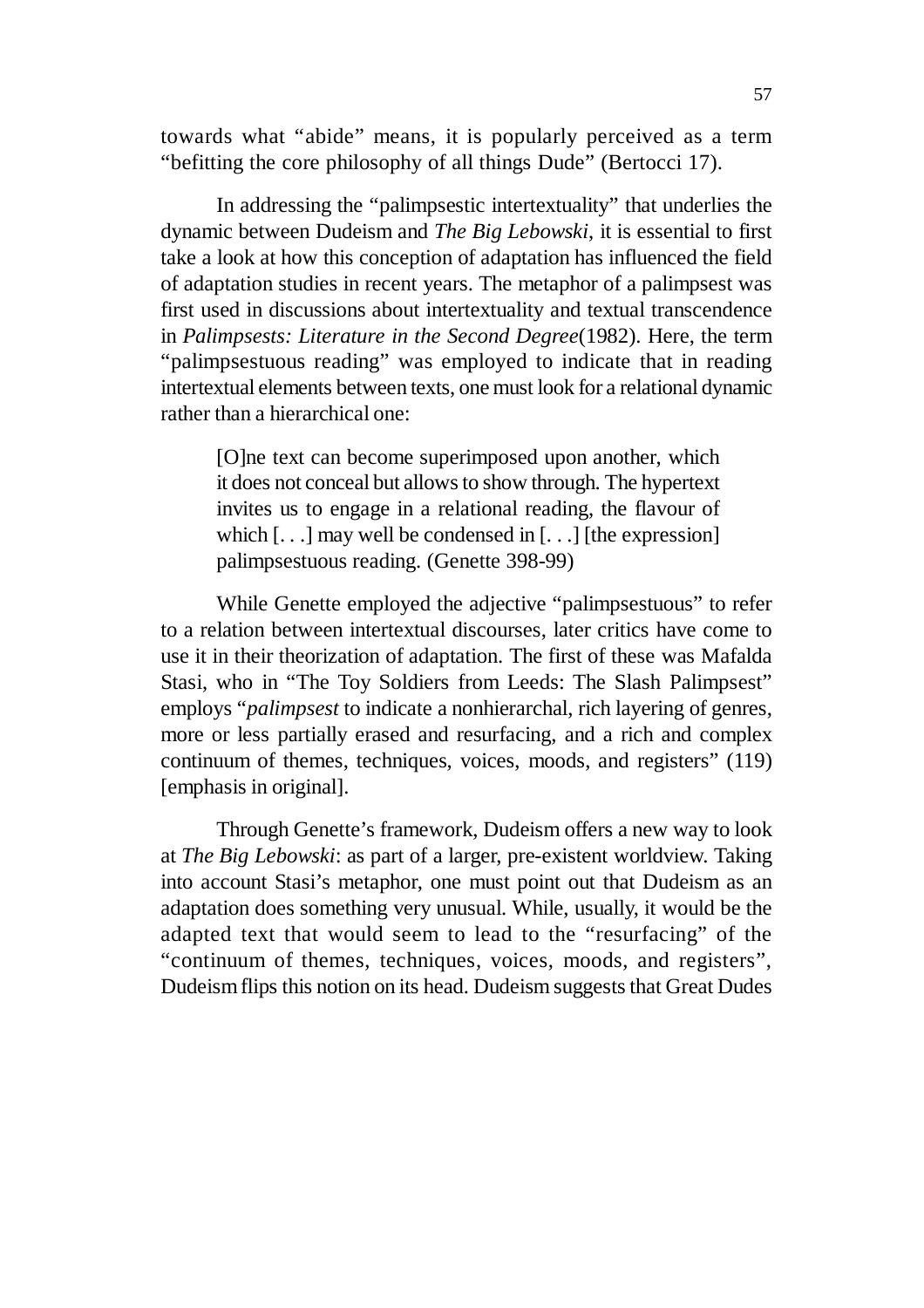in History, who were imbibed in the Dudeist worldview long before it got formally established as a religion, "merely lounged silently on the fringes of our cultural carpet, waiting patiently for the tides to turn"(Benjamin and Eutsey 8). In this sense, as well as in calling *The Big Lebowski* the "New Testament" of Dudeism, there lies a clear indication that it is in fact the film that is the "resurfacing" of a whole discourse that has been around since a long time.

According to Simone Murray, the"post-structuralist reconceptualization of adaptation as critique… posit[s] culture as a vast web of references and tropes ripe for appropriating, disassembling, and rearranging" (5-6). This serves as another crucial tool to understand Dudeism as an adaptation of *The Big Lebowski*. It is through a critical assessment of the film's ideological currents that Dudeism seems to revive a marginalized discourse: "down through the ages, this [Dudeist] "rebel shrug" has fortified many successful creeds"(Benjamin and Eutsey 13). In calling Dudeism "a modern version of ancient Chinese Taoism which uses the film *The Big Lebowski* as its primary liturgical vehicle" (Benjamin, *The Tao of the Dude* 3), one seems to "think of [its] narrative adaptation in terms of a story's fit and its process of mutation or adjustment, through adaptation, to a particular cultural environment" (Hutcheon 32).

The idea of an adaptation as a cultural transmutation of another text is also a notion embedded in post-structuralism (Stam 197). When seen through the lens of Dudeism, *The Big Lebowski* seems like a film with allusions to numerous discourses which have existed since before it. Especially given its allusions to several schools of thought such as Buddhism, Existentialism and Tao, "*The Big Lebowski* therefore instantiates the cultural collection as a strategy for generating postmodern narrative" (Smithee 257).

# **Conclusion**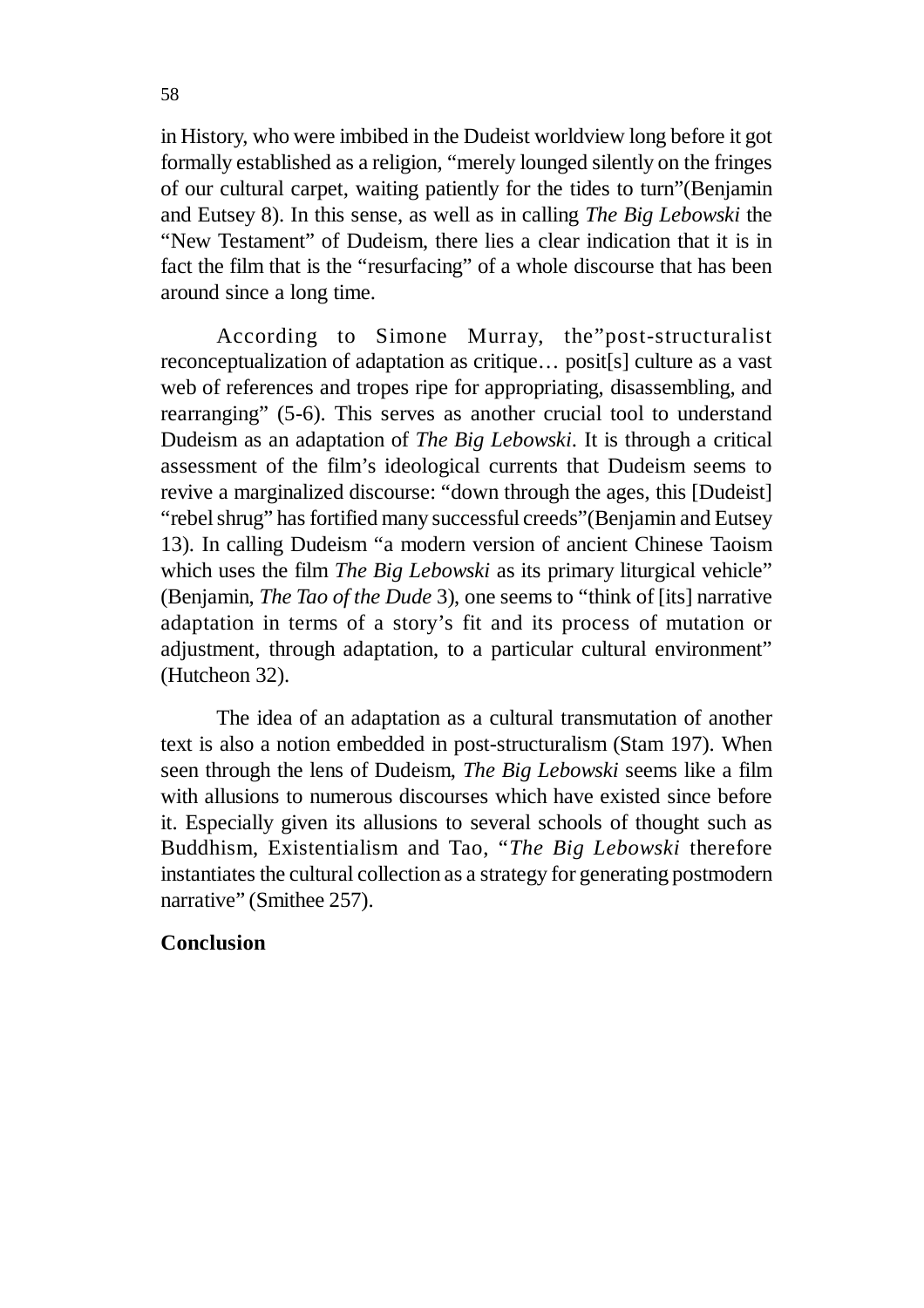This paper has sought to point out how Dudeism, as an adaptation of *The Big Lebowski*, seems to completely do away with the hierarchal dichotomy that it would traditionally be expected to share by placing the film as a "New Testament" in a pre-existing worldview. Hence, Dudeism marks a paradigmatic schism when it comes to adaptations: it sidesteps the gradual progression from the "source text-adapted text" dichotomy towards understanding adaptations as "an ongoing dialogical process" in adaptation studies. Whether this discursive rupture is a one-off or the spurring of a trend, however, calls for a separate investigation of its own.

## **Works Cited**

- n.d. Dudeism: The Church of the Latter-Day Dude. 21 March 2017. <http://dudeism.com/>.
- "50 Things You (Probably) Didn't Know About The Big Lebowski." 24 October 2013. ShortList. 30 October 2017. <https:// www.shortlist.com/entertainment/films/50-things-youprobably-didnt-know-about-the-big-lebowski/86451>.
- Adams, Jeffrey. *The Cinema of the Coen Brothers: Hard-Boiled Entertainments*. New York, Chichester and West Sussex: Columbia University Press, Columbia University Press.
- Benjamin, Oliver. "A Brief History of Dudeism." *Fiction, Invention and Hyper-reality: From popular culture to religion*. Ed. Carole M. Cusack and Pavol Kosnác. New York: Routledge, 2017. 148-57.
- —. "The Gospel According To The Dude: How The Big Lebowski Inspired A Religion." Jones, Jenny M. *The Big Lebowski: An Illustrated, Annotated History Of The Greatest Cult Film Of*. Voyaguer Press, 2012. 231-35.

## —. *The Tao of the Dude*. Abide University Press, 2015.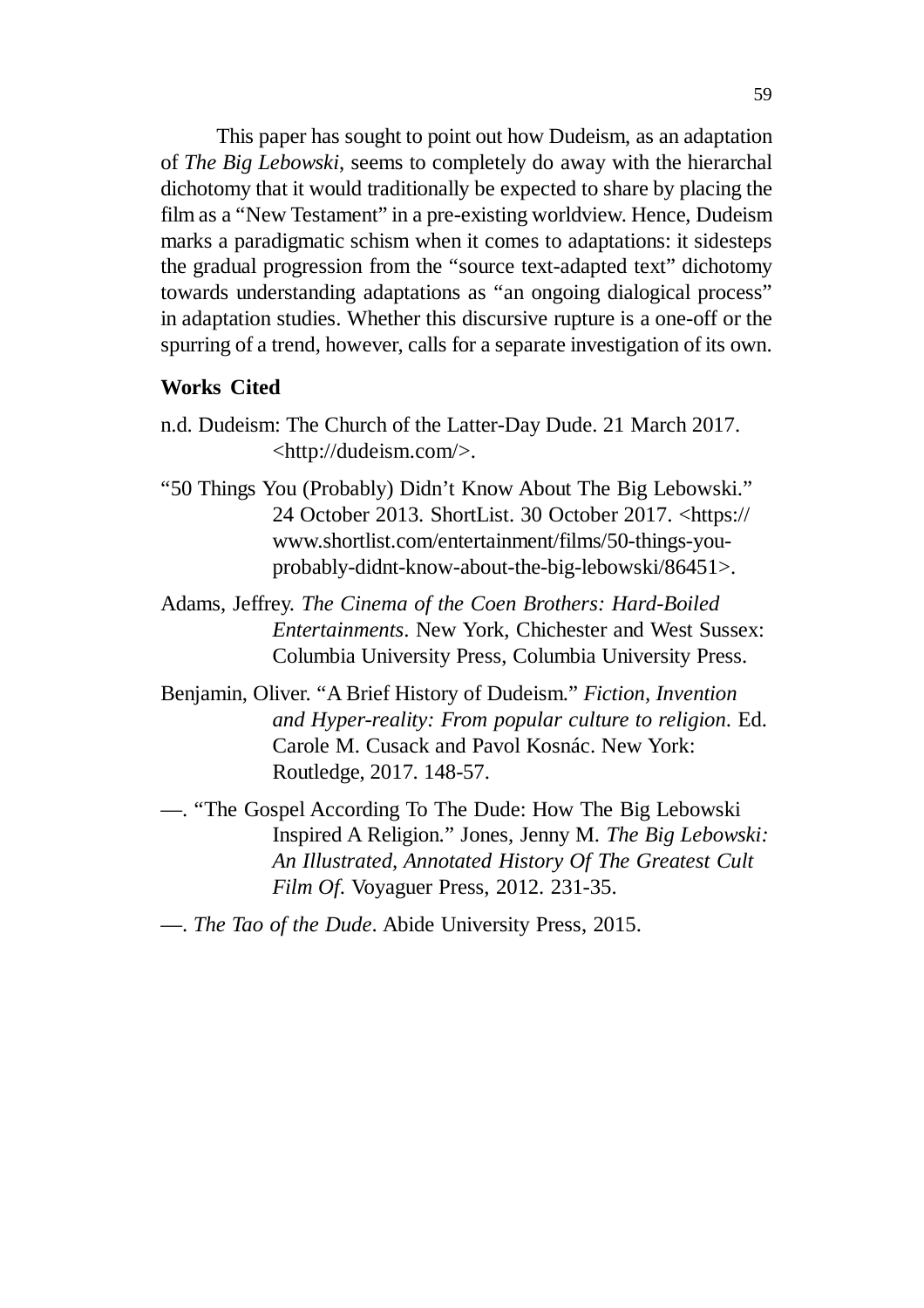- Benjamin, Oliver and Dwayne Eutsey. *The Abide Guide: Living Like Lebowski*. Berkeley: Ulysses Press, 2011.
- Bertocci, Adam. "Suit The Word To The Action": Language, Lebowski And Literal." *Lebowski 101: Limber-Minded Investigations Into The Greatest Story* . Ed. Oliver Benjamin. Abide University Press, 2013. 16-21.
- Clark, Randall. "Another Caucasian: Online Fan Response to Donny and the Stranger." *Fan Phenomena: The Big Lebowski*. Ed. Zachary Ingle. Glasgow: Intellect Books, 2014. 18-25.
- "Contribute to the Dudespaper." Ed. Oliver Benjamin and Dwayne Eutsey. n.d. The Dudespaper. 29 November 2017. <http:// dudespaper.com/contribute/>.
- "Dudeists Of The World Unite!" n.d. Dudeism: The Church of the Latter Day Dude. 12 December 2016. <http:// dudeism.com/>.
- Eutsey, Dwayne. "No Frame of Reference #9." Ed. Oliver Benjamin and Dwayne Eutsey. 4 March 2009. The Dudespaper. 30 October 2017. <http://dudespaper.com/no-frame-ofreference-9.html/>.
- Falsani, Cathleen. *The Dude Abides: The Gospel According to the Coen Brothers*. Grand Rapids: Zondervan, 2009.
- Favro, Andrea. "What Dudeism Is To Me." Ed. Oliver Benjamin and Dwayne Eutsey. 27 September 2011. The Dudespaper. 12 December 2016. <http://dudespaper.com/what-dudeismis-to-me.html/>.
- Genette, Gérard. *Palimpsests: Literature in the Second Degree*. Trans. Channa Newman and Claude Doubinsky. Lincoln and London: University of Nebraska Press, 1997 (1982).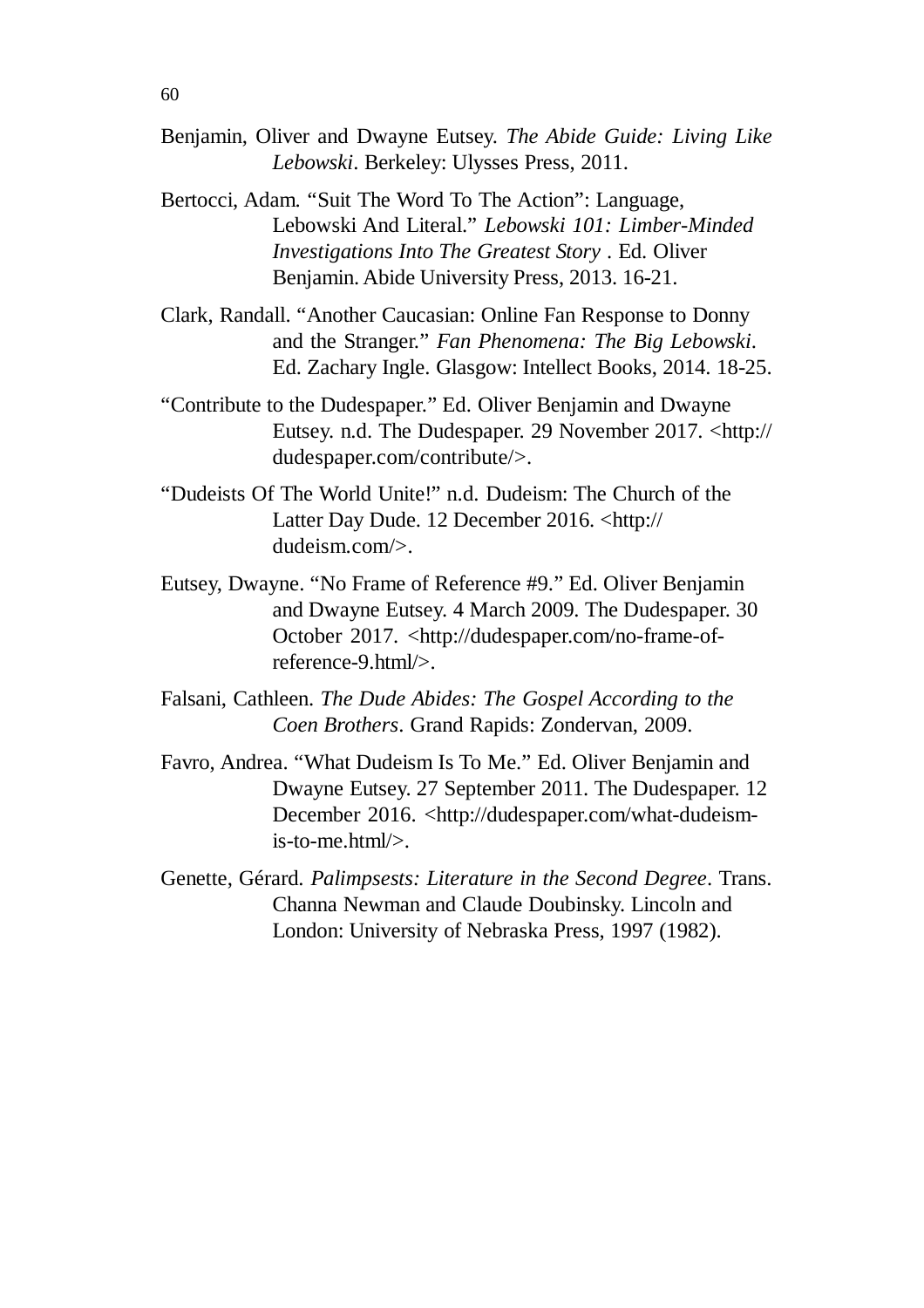- "Great Dudes in History." Ed. Oliver Benjamin and Dwayne Eutsey. n.d. The Dudespaper. 21 March 2017. <http:// dudeism.com/greatdudes/>.
- Green, Bill, et al. *I'm a Lebowski, You're a Lebowski: Life, The Big Lebowski, and What Have You*. Edinburgh, London, New York and Melbourne: Canongate, 2013.
- Hehl, Jeremy. "'If You Will It, It Is No Dream:' Lebowski Fest and Cult Fandom." *Fan Phenomena: The Big Lebowski*. Ed. Zachary Ingle. Glasgow: Intellect Books, 2014. 32-39.
- Hutcheon, Linda. *A Theory of Adaptation*. New York and Oxon: Routledge, 2006.
- "Information, Man/ About." n.d. VIA Studio. 29 November 2017. <https://lebowskifest.com/information-man/about/>.
- Jenkins, Henry. *Convergence Culture: Where Old and New Media Collide*. New York and London: New York University Press, 2006.
- Jones, Jenny M. *The Big Lebowski: An Illustrated, Annotated History Of The Greatest Cult* . Voyaguer Press, 2012.
- Klinger, Barbara. "Becoming Cult: The Big Lebowski, Replay Culture and Male Fans." *Screen* 51.1 (2010): 1-20. <https:// library.uoregon.edu/sites/default/files/data/guides/english/ klinger\_lebowski.pdf>.
- Kocic-Zámbó, Larisa. "Resounding Words: Fan Fiction and the Pleasure of Adaptation." *Travelling around Cultures: Collected Essays on Literature and Art*. Ed. Zsolt Gyõri and Gabriella Moise. Newcastle upon Tyne: Cambridge Scholars Publishing, 2016. 53-69.
- Kunze, Peter C. "The Dude Goes Digital: The Big Lebowski, New Media and Participatory Culture." *Fan Phenomena: The*